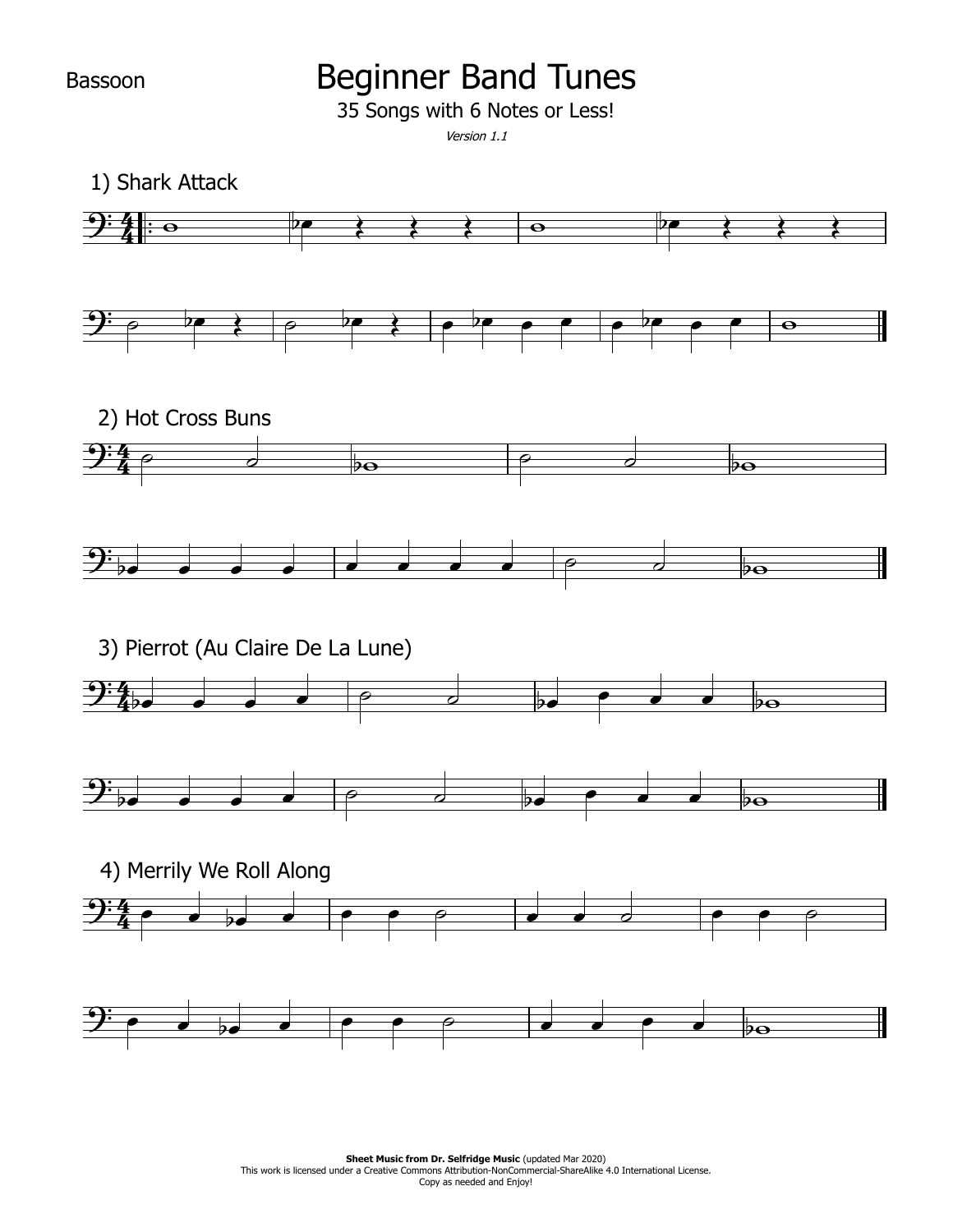5) Minor Buns

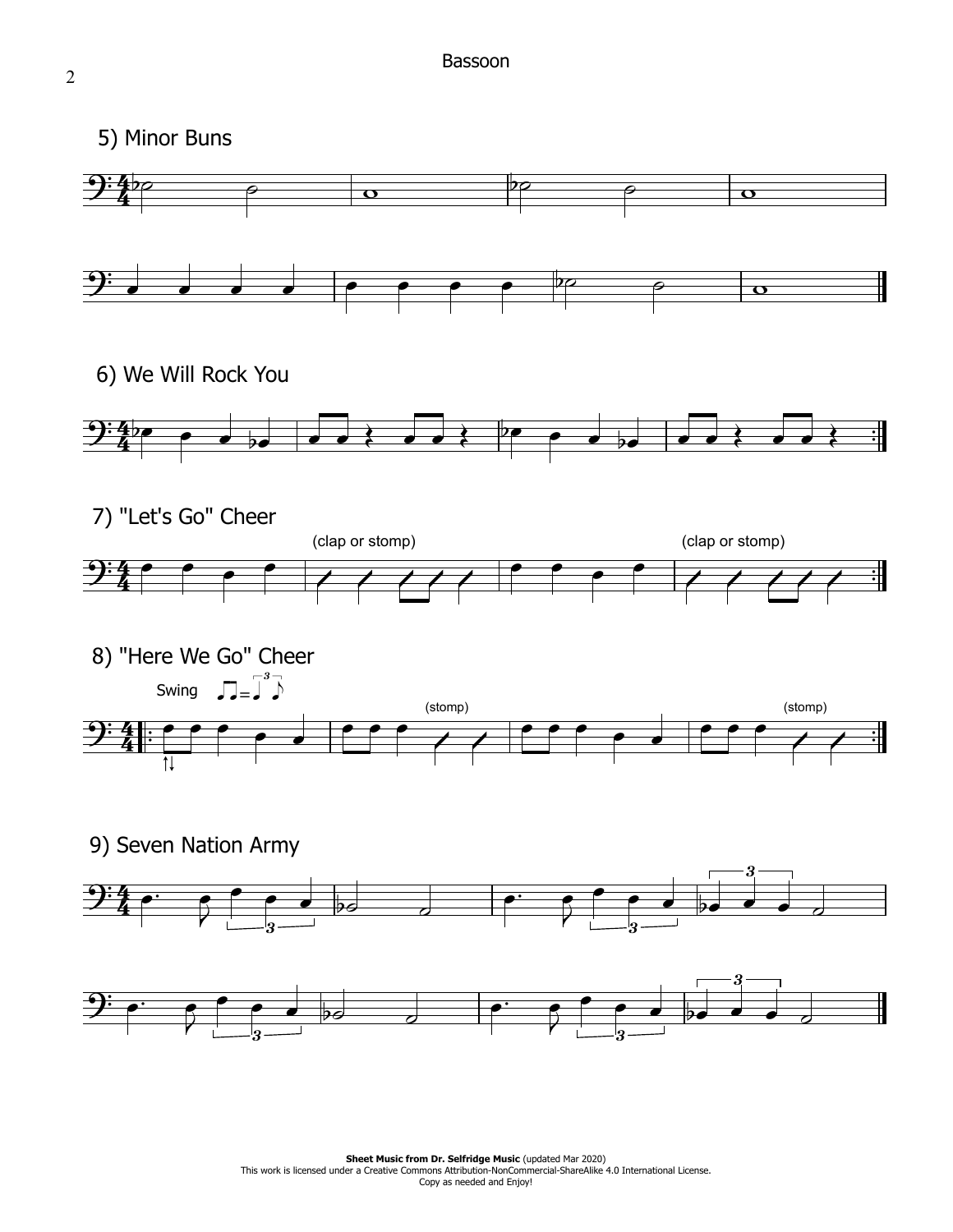

11) Another One Bites the Dust



12) Hot Cross Buns Harmony (Play together with song #2 as <sup>a</sup> duet with <sup>a</sup> friend)





13) Mary Had a Little Lamb





14) Louie Louie

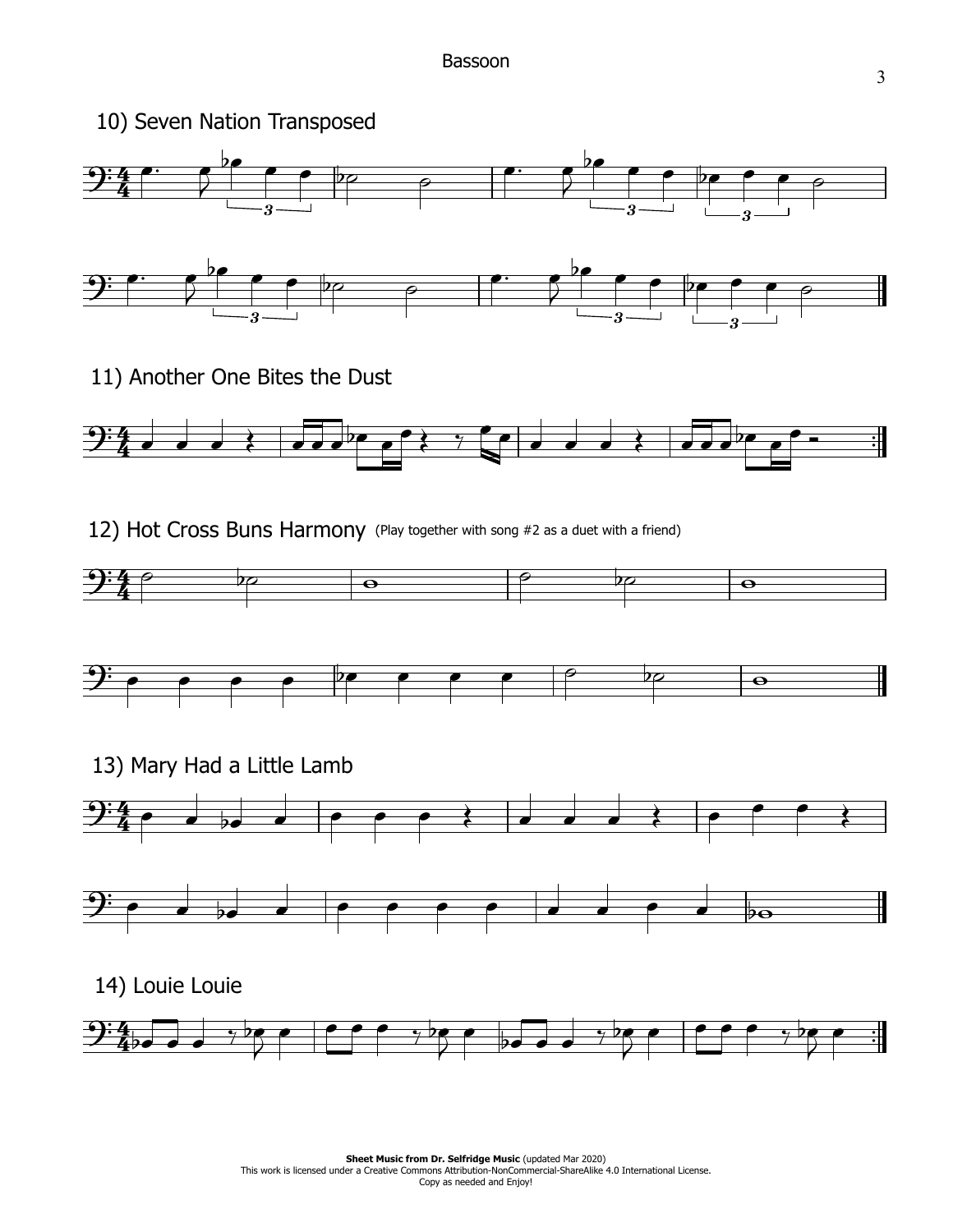

**Sheet Music from Dr. Selfridge Music (updated Mar 2020) Sheet Music from Dr. Selfridge Music** (updated Mar 2020)<br>This work is licensed under a Creative Commons Attribution-NonCommercial-ShareAlike 4.0 International License. Copy as needed and Enjoy!

4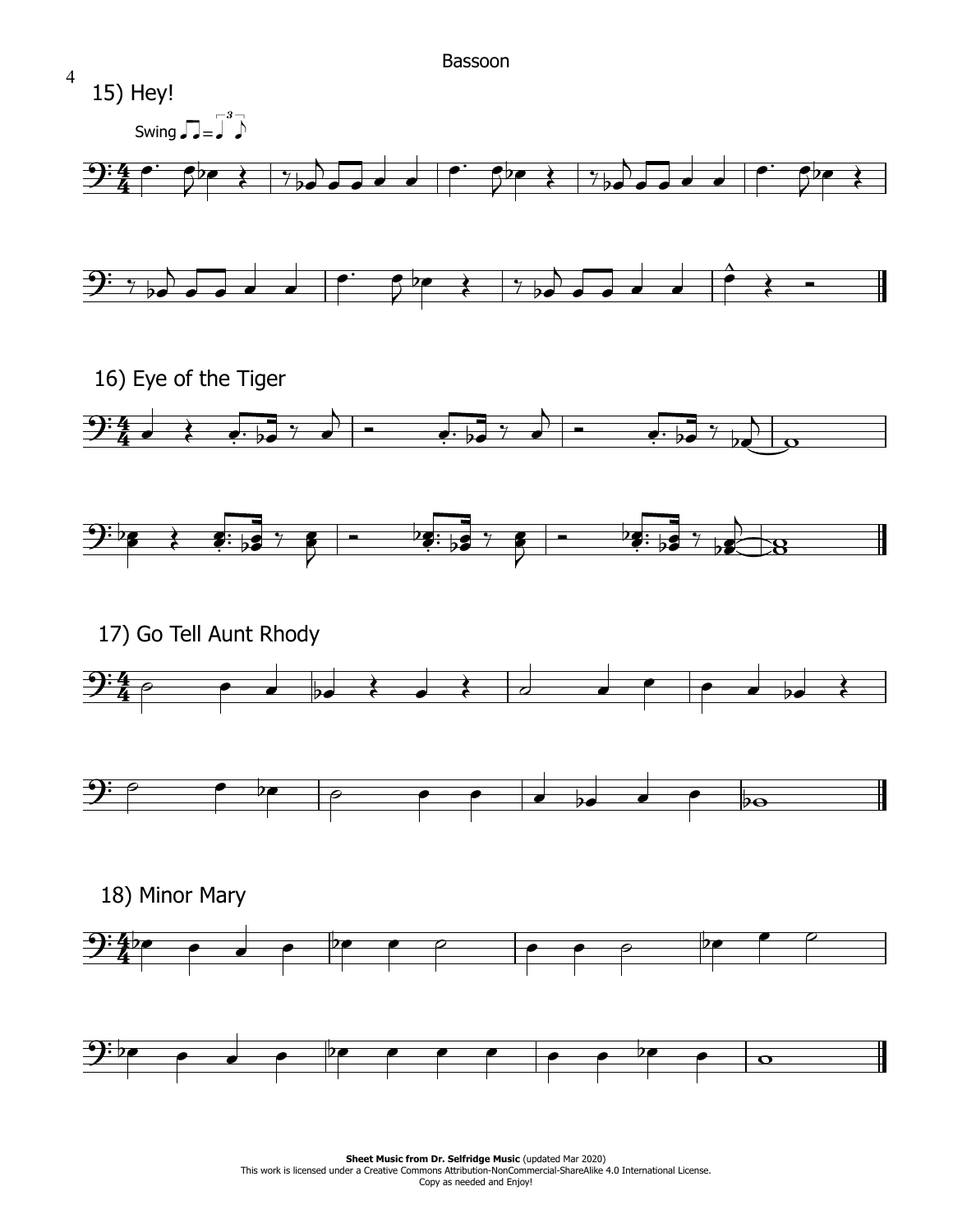19) Twinkle Twinkle

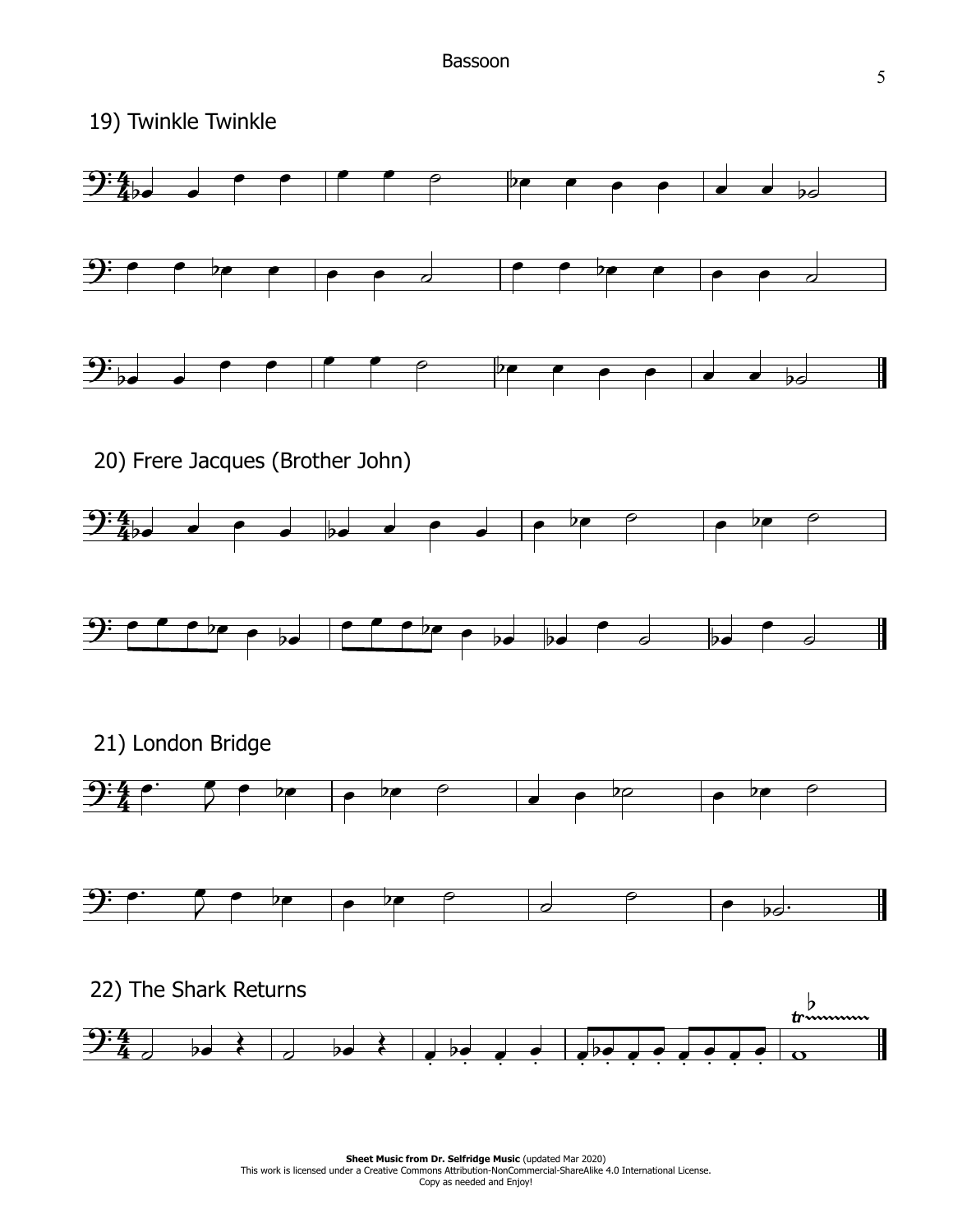## Bassoon



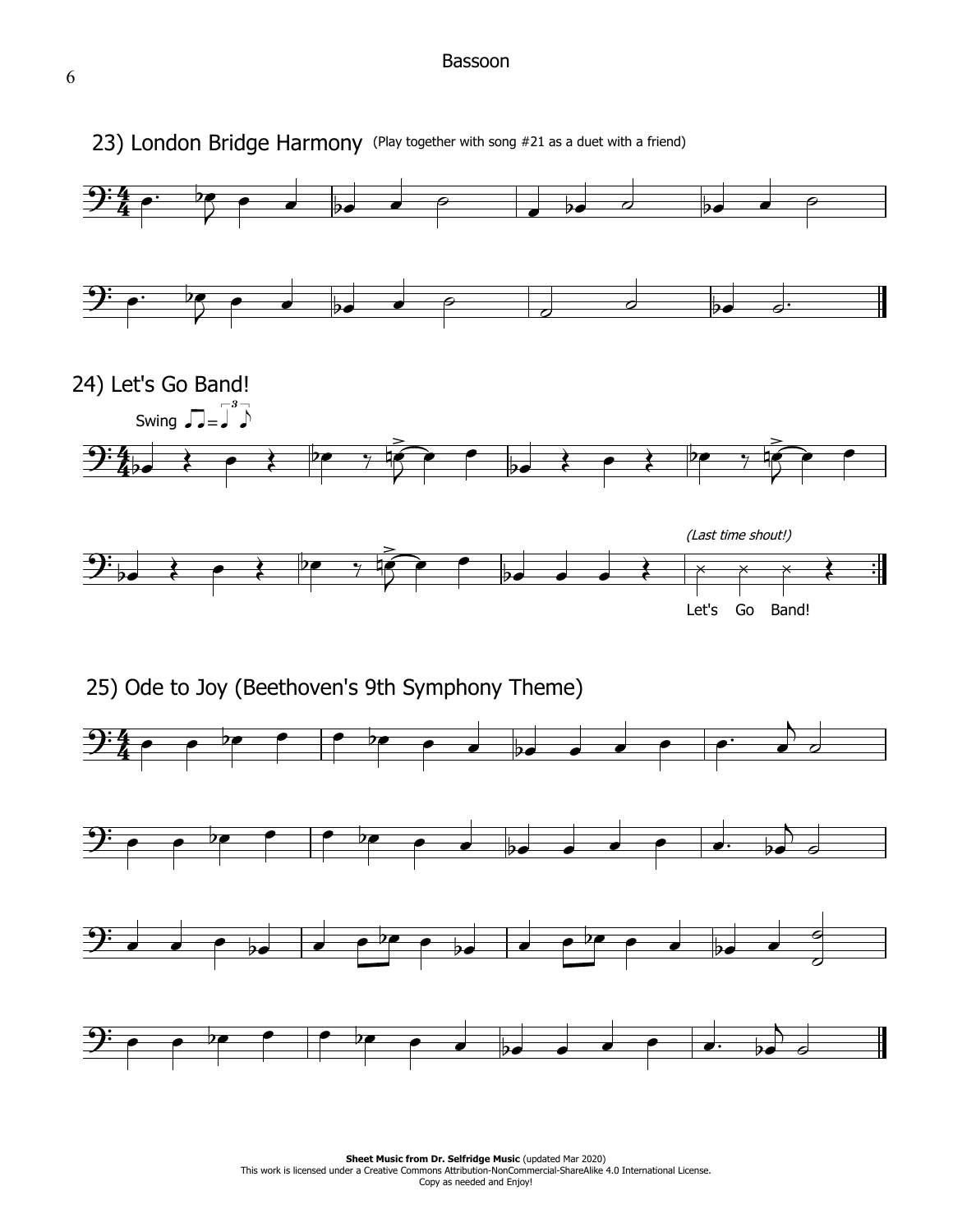26) Theme from New World Symphony (Dvorak)



28) Long, Long Ago

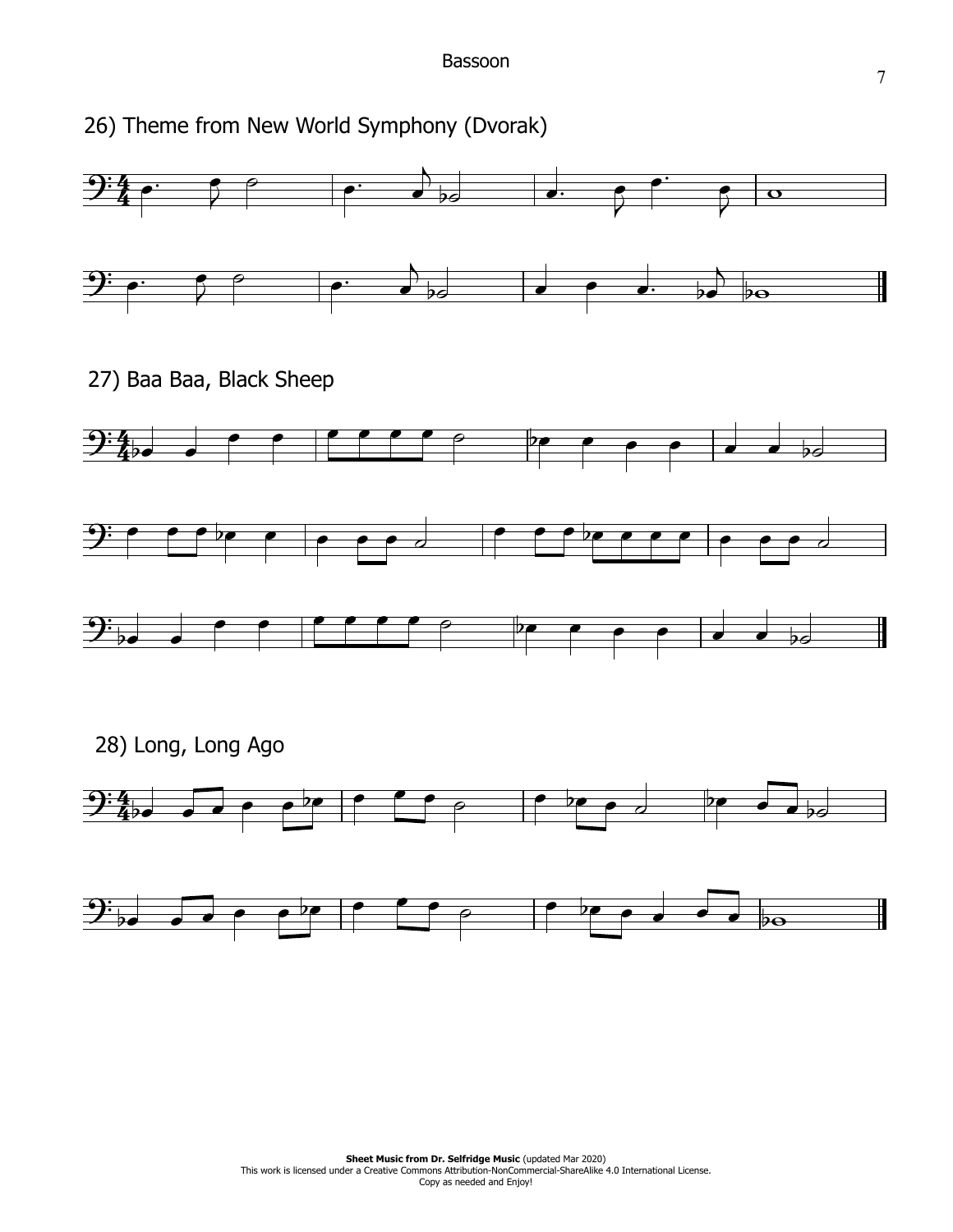